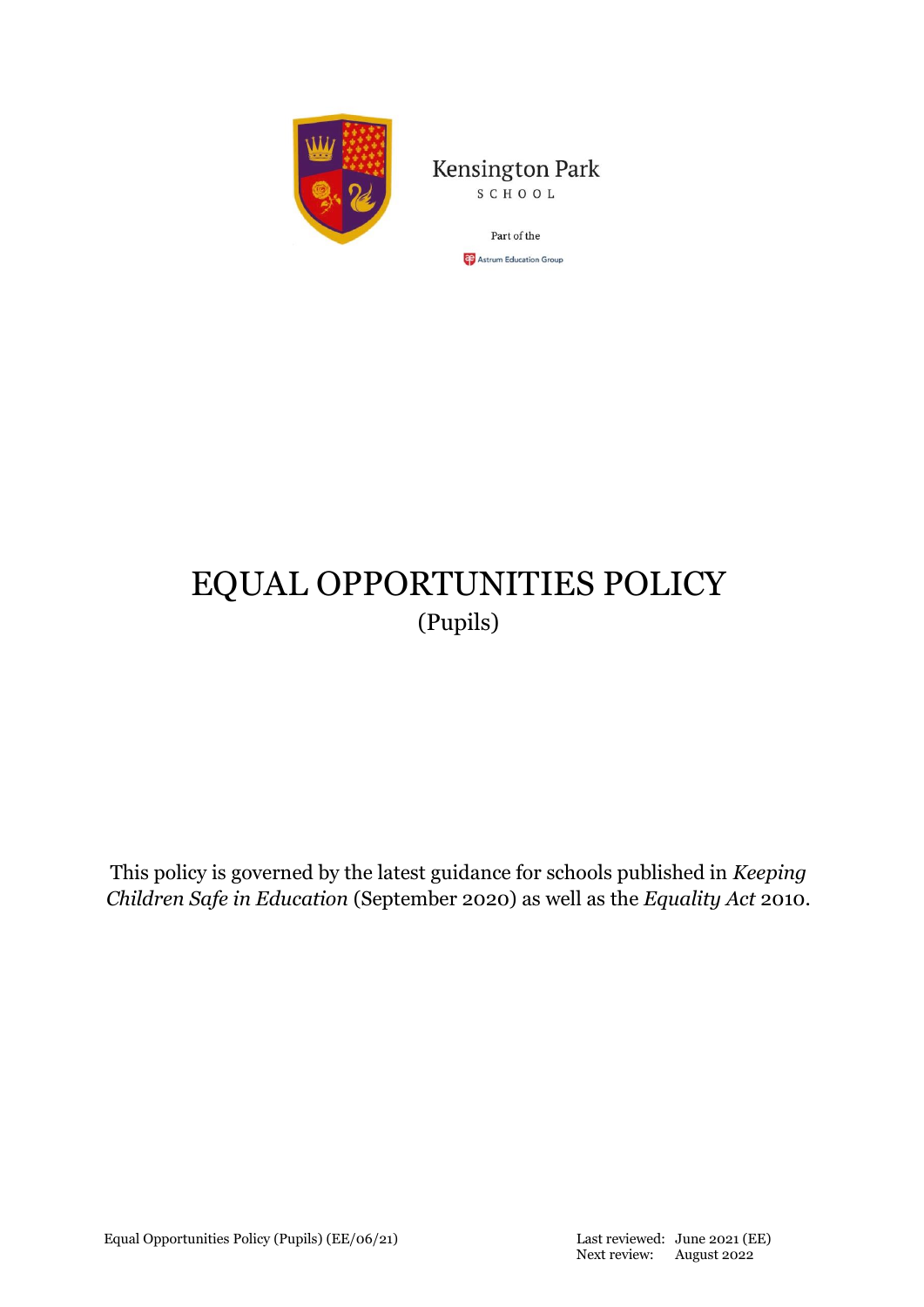## **1. ABOUT THIS POLICY**

- 1.1 Promoting equal opportunities is fundamental to the aims and ethos of Kensington Park School ('the School').
- 1.2 The School is committed to equal treatment for all pupils, regardless of race, sex, disability, religion or belief, sexual orientation, gender reassignment, pregnancy or maternity ('protected characteristics').

## **2. AIMS**

- 2.1 The aims of this policy and the School's ethos as a whole is to:
	- Eliminate unlawful discrimination on grounds of any of the protected characteristic,
	- Promote equality of opportunity for all members of the School community,
	- Comply with the School's equality duties contained in the Equality Act 2010.
- 2.4 All members of the School community are expected to comply with this policy.
- 2.5 All parents are expected to support the aims of this policy and the School's ethos of tolerance and respect.

## **3. Admission**

- 3.1 The School treats every application for admission in a fair and equal way in accordance with this policy, the School's Admissions Policy and Terms and Conditions (Parent Contract) (available from the School [website\)](https://www.kps.co.uk/policies-and-inspections).
- 3.2 Although an academically selective School, each application will be considered on its merits in accordance with the School's selection criteria based on an applicant's ability and aptitude.
- 3.3 The School accepts applications from, and admits, all prospective pupils irrespective of their sex, disability, gender reassignment, pregnancy and maternity, race, religion or belief (or lack of religion or belief) or special educational needs (SEN).
- 3.4 Parents must inform the School when submitting the Registration Form of any special circumstances relating to their child which may affect their child's performance in the admissions process and/or ability to fully participate in the education provided by the School.
- 3.5 The School will not offer a place to a child with disabilities if, after reasonable adjustments have been considered, the School cannot adequately cater for or meet their needs.

## **4. EDUCATIONAL SERVICES**

4.1 The School affords all pupils access to educational provision including all benefits, services and facilities, irrespective of any protected characteristic (subject to our reasonable adjustments duty and considerations of safety and welfare). The School will not discriminate against a pupil on the grounds of any protected characteristic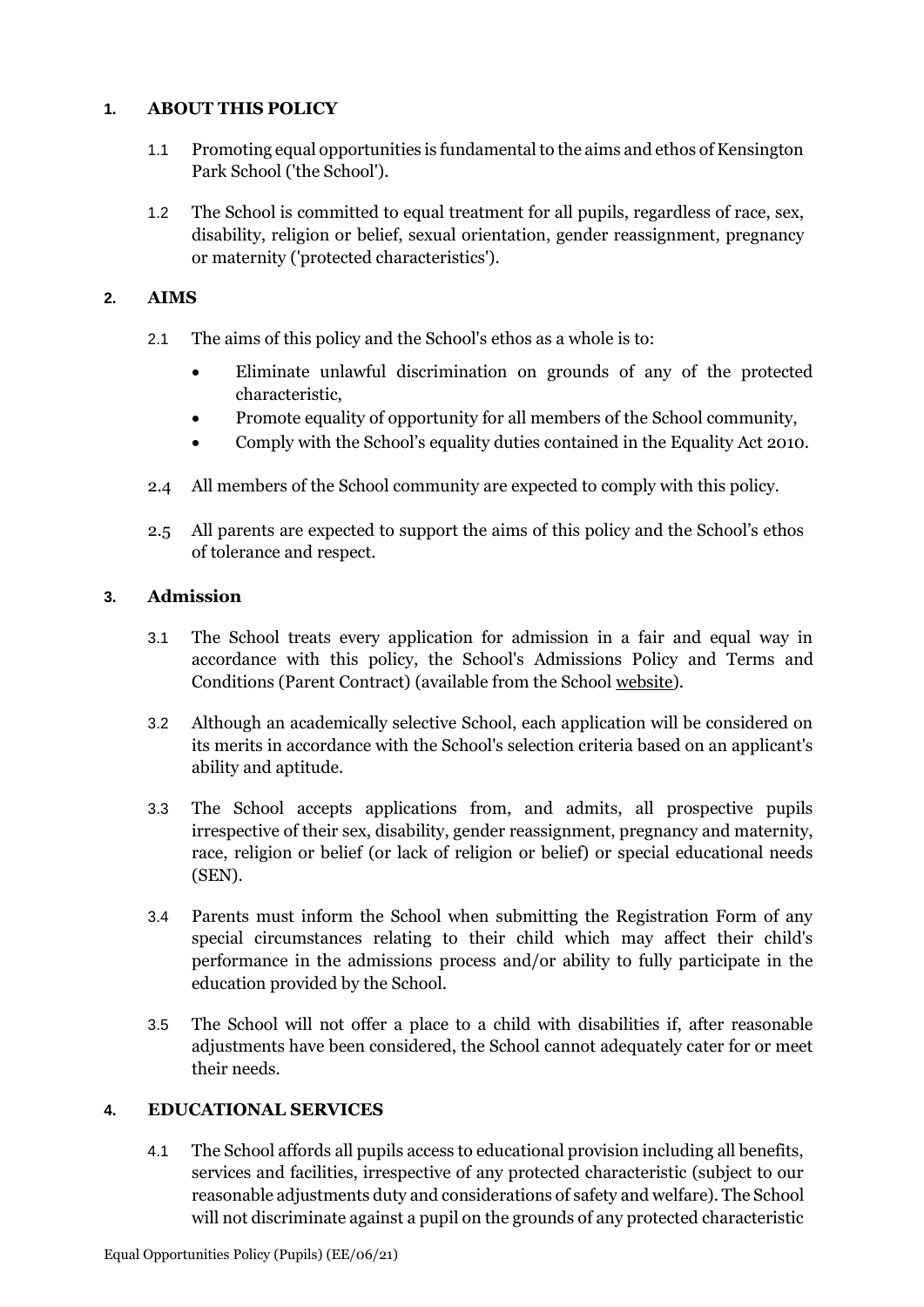by excluding them or subjecting them to any other detriment.

- 4.2 The School will:
	- Treat all members of the School community with respect and dignity and seek to provide a positive working and learning environment free from discrimination
	- Endeavour to meet the needs of all children and ensure that there is no unlawful discrimination on the grounds of any protected characteristics
	- Ensure that pupils with English as an additional language and pupils with an Education Health Care Plan receive necessary educational and welfare support
	- Monitor the admission and progress of pupils from different backgrounds
	- Challenge inappropriate discriminatory behaviour by pupils and staff
	- Offer all pupils access to all areas of the curriculum and a full range of extracurricular activities
	- Work with parents and external agencies where appropriate to combat and prevent discrimination in School
	- Ensure that it reviews, monitors and evaluates the effectiveness of inclusive policies and practices
	- Use the curriculum, assemblies and PSHE to:
		- o Promote tolerance of and respect for each other, paying particular regard to the protected characteristics set out in the Equality Act 2010.
		- o Promote positive images and role models to avoid prejudice and raise awareness of related issues.
- 4.3 The School recognises that discrimination may be direct, indirect, or arising from disability whether or not it was intentional. Harassment and bullying in all its forms is unacceptable and will be dealt with in accordance with the School's Behaviour and Expectations and Anti-bullying policies.

# **5. RELIGIOUS BELIEFS**

- 5.1 Although the School's religious ethos is based on Christian values and tradition, the School is inclusive and welcomes and respects the rights and freedoms of individuals from other religions and faiths (or with no religion or faith) subject to considerations of safety and welfare and the rights and freedoms of other members of the School community.
- 5.2 The Astrum Advisory Board, through the senior leadership team, actively promotes the fundamental British values of democracy, the rule of law, individual liberty and mutual respect and tolerance of those with different faiths and beliefs.

# **6. REQUESTS FOR VARIATION IN THE SCHOOL UNIFORM**

6.1 All pupils are required to wear a uniform until Year 12, and a more relaxed 'business-dress' code operates for Years 12 and 13. The Headmaster will consider requests from parents and pupils for variations in the uniform for reasons related to disability, gender reassignment and/or on religious grounds provided they are consistent with the School's policy on health and safety and it is reasonable in all the circumstances including in light of the School's obligations under the Equality